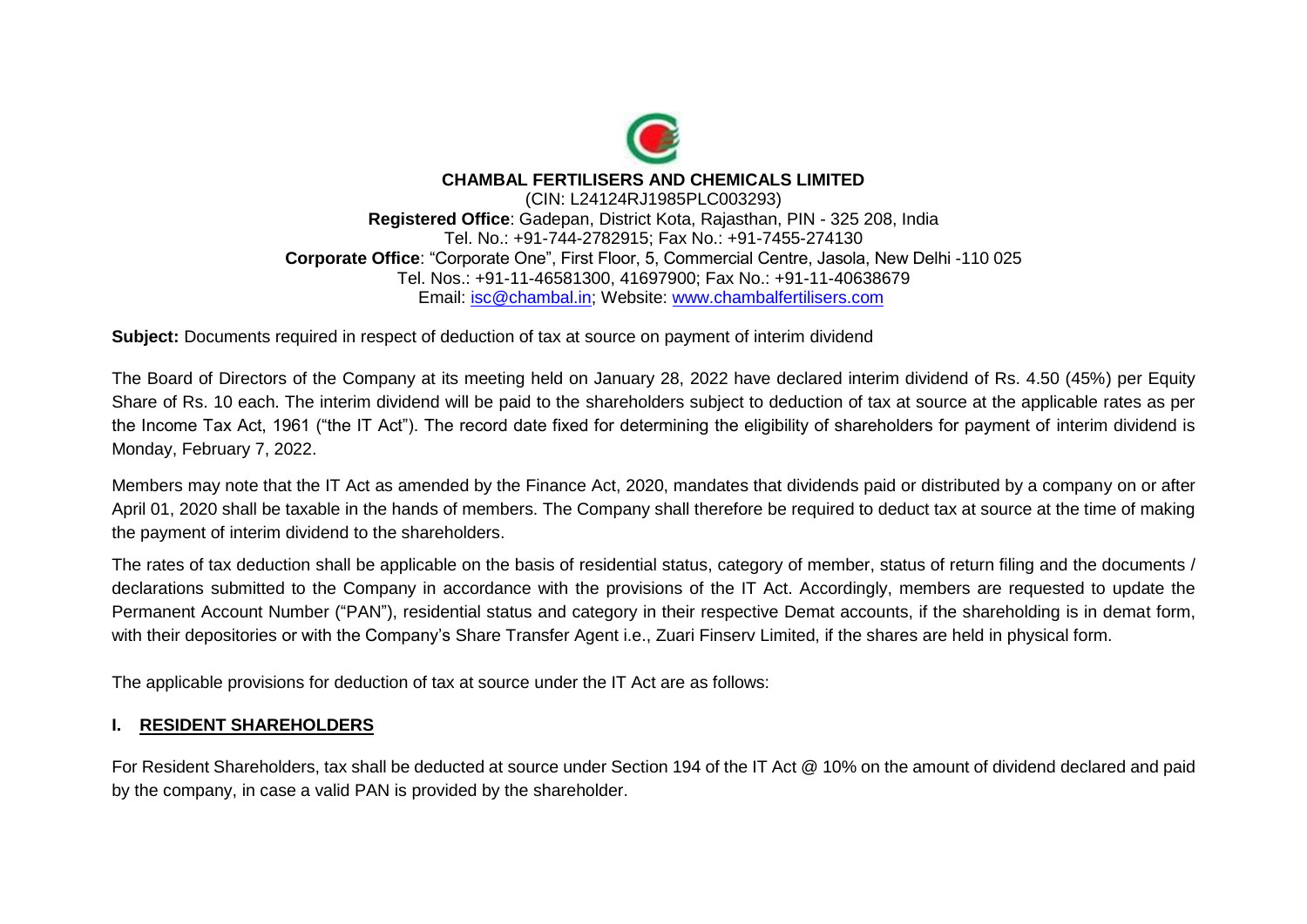Tax will be deducted @ 20%, which is twice the applicable rate of tax deduction, from the amount of dividend payable in case the resident shareholder:

- a) has not updated valid PAN in the company's Register of Members; or
- b) is a "Specified Person" under Section 206AB of IT Act.

'Specified Person' for the above purpose means a person who has:

- a) not filed return of income for both the assessment years relevant to the two previous years immediately prior to the previous year in which tax is required to be deducted, for which the time limit of filing of return of income under Section 139(1) of the IT Act has expired; and
- b) been subjected to tax deduction / collection at source aggregating to Rs. 50,000/- or more in each of the aforesaid two previous years.

The Central Board of Direct Taxes ("CBDT") has prescribed the functionality for determining whether a person fulfils the conditions of being a 'specified person' or not.

Accordingly, the Company will verify from the above functionality provided by CBDT whether any shareholder of the Company qualifies as a 'specified person' prior to applying the relevant rate of tax deduction.

No tax will be deducted from dividend payable to Resident Individual, if:

- a) Total dividend received/ to be received by the shareholder including this interim dividend payment during the Financial Year 2021-22 does not exceed Rs. 5,000/-; or
- b) The shareholder provides Form 15G (applicable to an Individual below the age of 60 years)/ Form 15H (applicable to an Individual who is of the age of 60 years or more), provided that all the required eligibility conditions are met.

[Click to download Form 15G](http://www.chambalfertilisers.com/pdf/Form_15G.pdf)

[Click to download Form 15H](http://www.chambalfertilisers.com/pdf/Form_15H.pdf)

Form 15G/15H can also be downloaded from the website of the Company viz www.chambalfertilisers.com under the section Download Library. It may please be noted that all fields mentioned in the forms are mandatory and the Company will not be able to accept the forms submitted, if not filled correctly.

In case of a certain class of resident shareholders, other than individuals, who are covered under the provisions of Section 194 or Section 196 or Section 197A of the IT Act, no tax shall be deducted at source provided sufficient documentary evidence thereof, to the satisfaction of the Company, is submitted. This illustratively includes providing the following: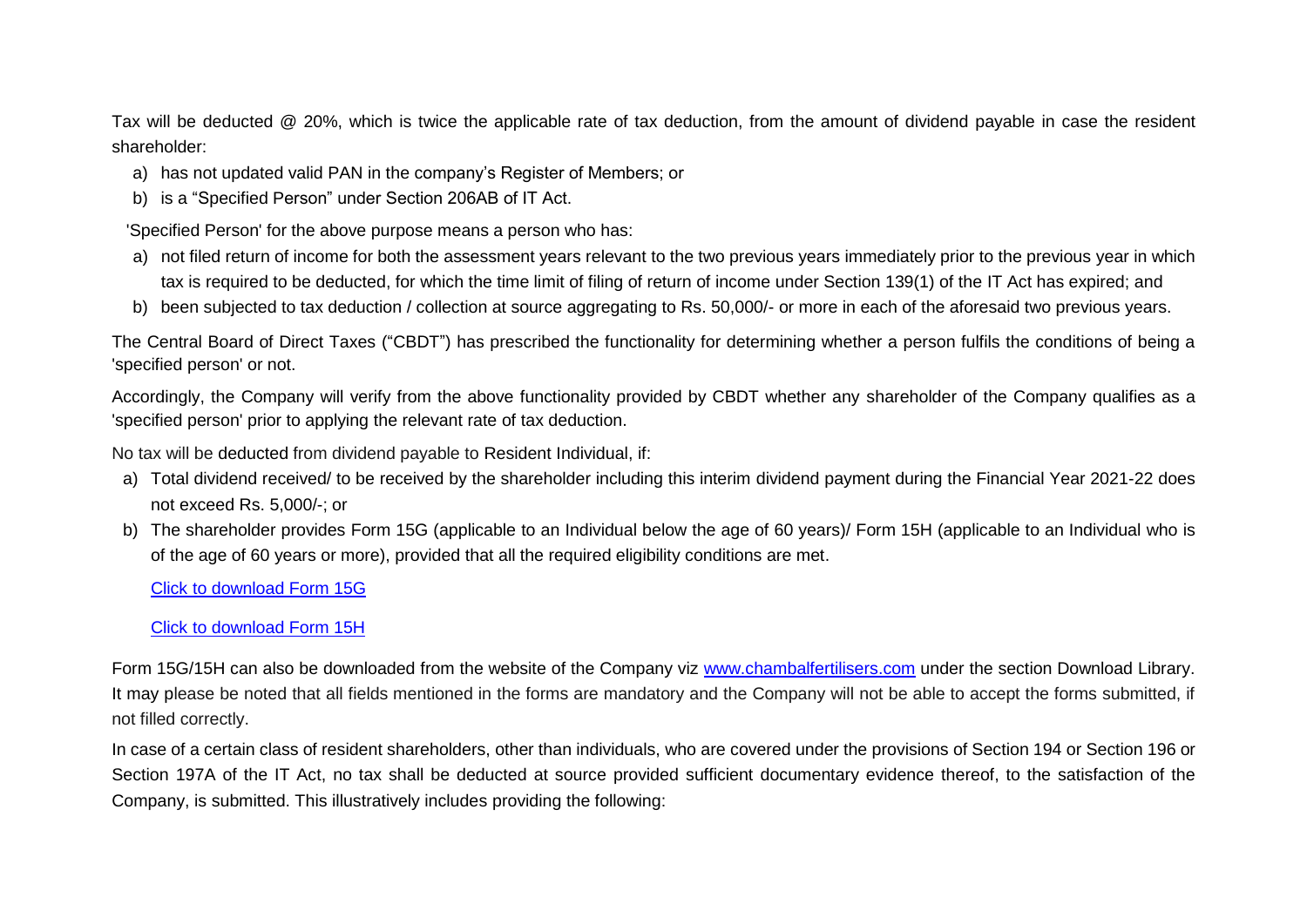- **Insurance Company**: Self-declaration that it has full beneficial interest with respect to the shares owned by it and documentary evidence to prove that the Insurance company qualify as Insurer in terms of the provisions of Section 2(7A) of the Insurance Act, 1938 along with selfattested copy of PAN card.
- **Mutual Fund:** Self-declaration that they are governed by the provisions of Section 10 (23D) of the IT Act alongwith self-attested copy of PAN card and self-attested registration certificate issued by the Securities and Exchange Board of India.
- **Alternative Investment Fund (AIF) established in India:** Self declaration that its income is exempt under section 10(23FBA) of the IT Act and they are established as Category I or Category II AIF under the regulations issued by Securities and Exchange Board of India along with a self-attested copy of the PAN card and registration certificate.
- New Pension System Trust: Self declaration that they are governed by the provisions of section 10(44) [subsection 1E to section 197A] of the IT Act and copy of self-attested registration certificate and PAN card.
- **Corporation established by or under a Central Act which is, under any law for the time being in force, exempt from income- tax on its income:** Self-declaration specifying the specific Central Act under which such corporation is established and that their income is exempt under the provisions of IT Act, along with a self-attested copy of the PAN card and registration certificate and the self-attested documentary evidence that the person is covered under section 196 of the IT Act.
- **Other Resident Non Individual Shareholders:** Shareholders who are exempted from the provisions of tax deduction at source as per Section 194 of the IT Act and who are covered u/s 196 of the IT Act shall also not be subjected to any TDS, provided they submit an attested copy of the PAN card along with the documentary evidence in relation to the same.

The shareholder who has provided a Certificate issued under section 197 of the IT Act for lower/NIL rate of deduction or an exemption certificate issued by the income tax authority, shall receive dividend after withholding tax in accordance with such lower/NIL rate certificate.

Application of NIL/lower rate at the time of tax deduction/withholding on dividend amount will depend upon the completeness and satisfactory review by the Company, of the documents submitted by the shareholder.

## **II. NON-RESIDENT SHAREHOLDERS:**

Tax is required to be withheld in accordance with the provisions of Section 195 of the IT Act at the 'rates in force' for all non-resident shareholders except where payments are covered specifically under other provisions of the IT Act. For such shareholders covered under section 195 of the IT Act, tax shall be withheld @ 20% (plus applicable surcharge and cess) on the amount of dividend payable to them.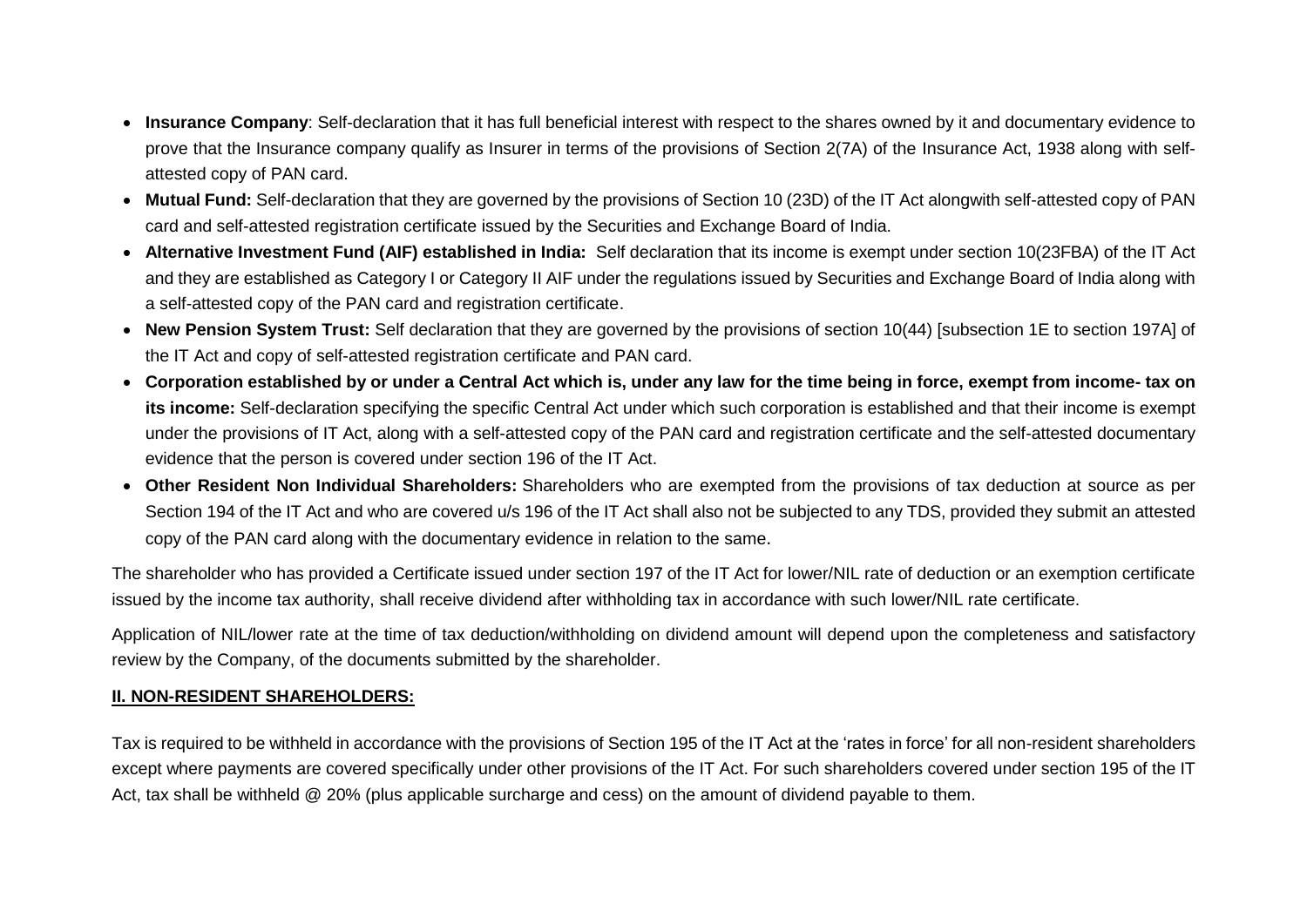In case of Foreign Portfolio Investors (FPI) and Foreign Institutional Investors (FII), taxes shall be withheld at 20% plus applicable surcharge and cess in accordance with the provisions of section 196D of the IT Act.

However, as per Section 90 of the IT Act, a non-resident shareholder has the option to be governed by the provisions of the Double Tax Avoidance Agreement (DTAA) between India and the country of tax residence of the shareholder, if they are more beneficial to the shareholder. For this purpose, i.e., to avail the DTAA benefits, the non-resident shareholder will have to provide the following:

- (i) Self-attested copy of the PAN card (if available) allotted by the Indian Income Tax authorities.
- (ii) Self-attested copy of valid Tax Residency Certificate (TRC) (of Financial Year 2021-22) obtained from the tax authorities of the country of which the shareholder is resident. In case the TRC is furnished in a language other than English, the said TRC would have to be translated from such other language to english language and thereafter duly notarized and apostilled copy of the TRC would have to be provided. Selfdeclaration in Form 10F [\(Click to download Form 10F](http://www.chambalfertilisers.com/pdf/Form_10F.pdf) or you may also download the same from the website of the Company viz. [www.chambalfertilisers.com](http://www.chambalfertilisers.com/) under the section Download Library) if all the details required in Form 10F are not mentioned in the TRC.
- (iii) Self-declaration by the non-resident payee containing such particulars/confirmations as would be required for availing treaty benefits, if any, under the applicable DTAA [\(Click to download Declaration Form for Non-Resident Shareholders](http://www.chambalfertilisers.com/pdf/Declaration_Form_for_Non-Resident_Shareholders.doc) or you may download the same from the website of the Company viz [www.chambalfertilisers.com](http://www.chambalfertilisers.com/) under the section Download Library).
- (iv) In case of Foreign Institutional Investors and Foreign Portfolio Investors, self-attested copy of the registration certificate issued by the Securities and Exchange Board of India.

It may please be noted that the Company in its sole discretion reserves the right to apply the beneficial DTAA rates at the time of tax deduction/withholding on dividend amount and to call for any further information/documents. Application of beneficial DTAA rate shall depend upon the completeness and satisfactory review by the Company, of the documents submitted by Non-Resident shareholder.

In case where the non-resident shareholder provides the certificate under section 197 of the Act for lower/NIL withholding of taxes, rate specified in the said certificate shall be considered based on submission of self-attested copy of the same.

## **III. SHAREHOLDERS HAVING MULTIPLE ACCOUNTS UNDER DIFFERENT STATUS/CATEGORY**

Shareholders holding shares under multiple accounts under different status / category and single PAN, may note that, higher of the tax as applicable to the status in which shares held under a PAN will be considered on their entire holding in different accounts.